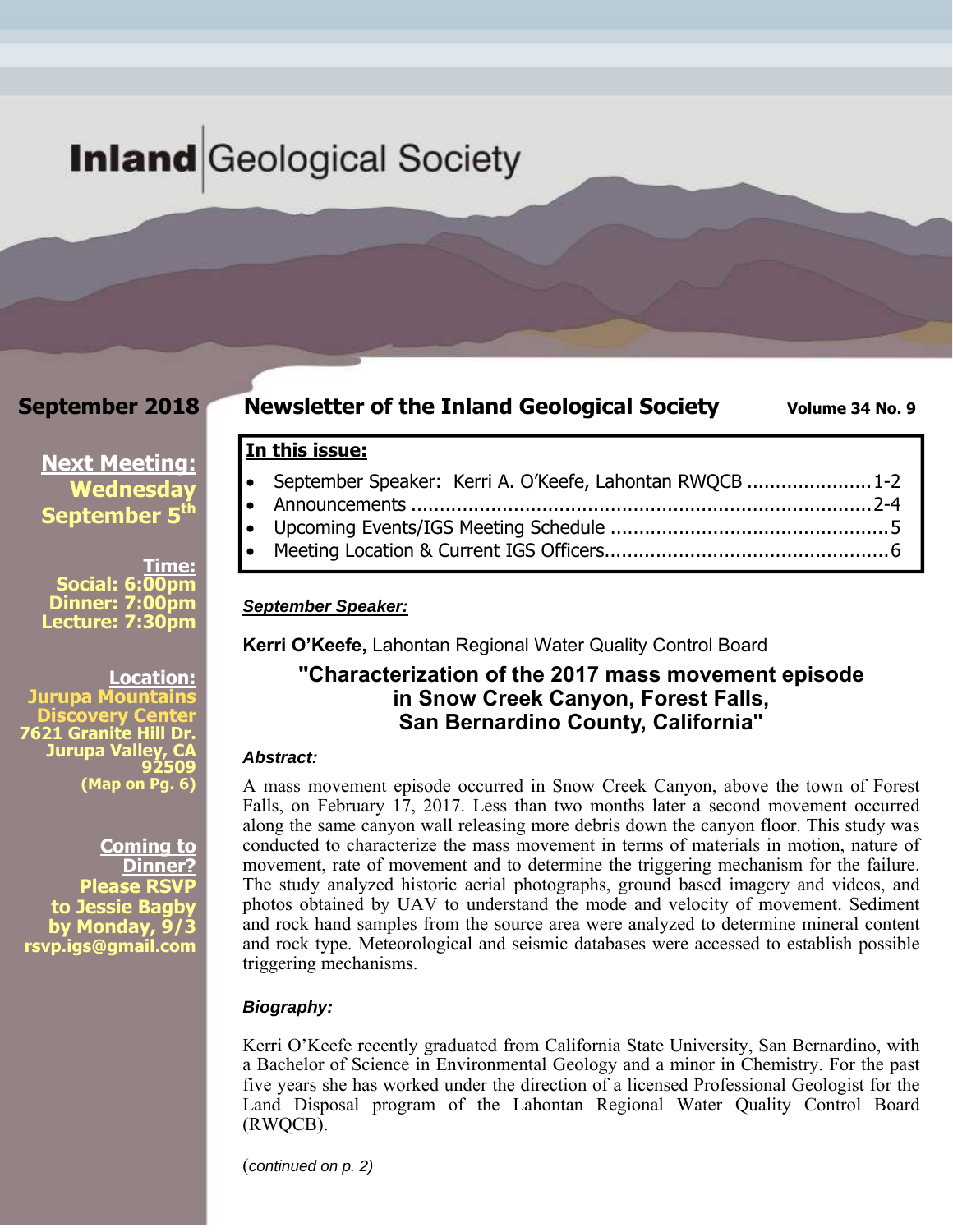### *Biography (continued from p. 1):*

Kerri began her career protecting water quality in 2011 as an intern at a local wastewater treatment plant, Victor Valley Wastewater Reclamation Authority. While working as an intern she obtained a Grade I Wastewater Laboratory Technician certification through the California Water Environment Association.

After working as an intern for two years Kerri was offered the position of Scientific Aid for the Land Disposal Unit of the South Lahontan Region RWQCB in 2013. She is now preparing for the Geologist in Training exam. Kerri is a member of the Inland Geological Society and the Association of Environmental and Engineering Geologists.

#### Steven Mains of Watermaster Support Services is pleased to announce the completion of the **Spring 2018 Cooperative Well Measuring Program**

This project, which started in the Spring of 1964, lists water level data from wells in

- $\bullet$  the Upper Santa Ana Basin
- $\bullet$  the San Jacinto Basin
- $\bullet$  the western portion of the White Water River Basin
- and portions of the Santa Margarita Basin

More than 5,000 wells from 80 different reporting agencies are listed, with almost 1,500 new measurements added in this Spring Report. Please contact Steve at  $(951)$  201-6571 or watermains@aol.com for pricing. Your continued support keeps this data gathering project viable.

# **IGS OFFICER POSITIONS OPENING THIS WINTER**

The **IGS President** and **Secretary** board member positions will be open this fall for the election of new officers for 2019. IGS Officer elections will take place in November so that training may take place in December and new officers can begin serving in January. All nominations for the positions of President and Secretary should be submitted to the current Secretary, Jessie Bagby, at rsvp.igs@gmail.com for inclusion on the ballot. Additionally, we will be looking for a **newsletter editor**  and **webmaster**. All members, including students, are invited to volunteer or nominate appropriate individuals for these positions.

# **International Petroleum Environmental Conference (IPEC)**

The 25th IPEC will be held from October 30 to November 1, 2018, in Denver, Colorado. Abstracts and registration are now being accepted. For more information, read more at https://cese.utulsa.edu/ipec-conference/.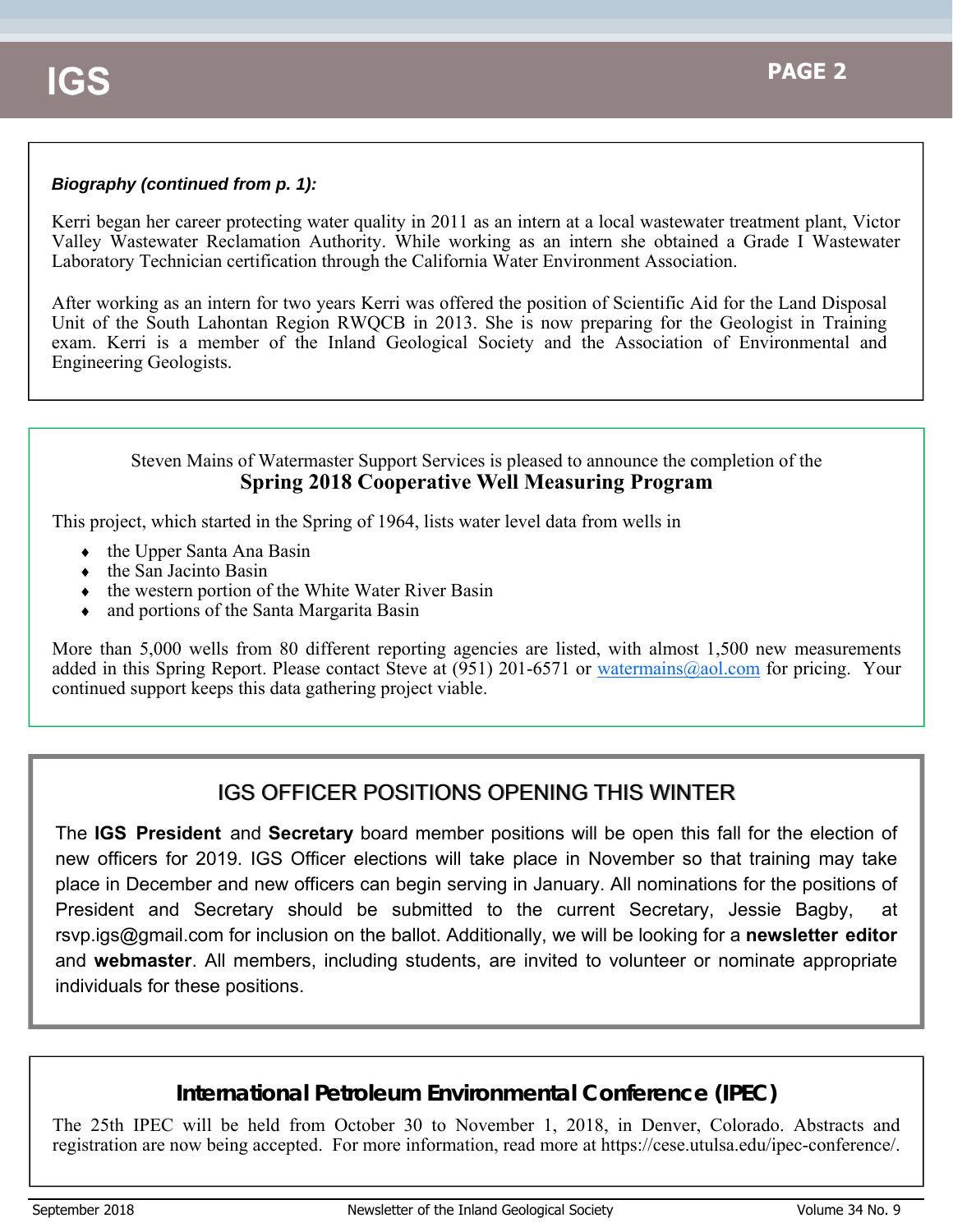### **EMPLOYMENT OPENINGS**

#### **DEPARTMENT OF GEOLOGICAL SCIENCES CALIFORNIA STATE UNIVERSITY, FULLERTON (CSUF) Tectonophysicist ‐ Tenure‐Track**

The Department of Geological Sciences at CSUF invites applications for a tenure-track Assistant Professorship in the broad field of tectonophysics beginning August 2019. We are seeking an Earth scientist who integrates field and geophysical techniques to investigate tectonic questions, demonstrates a strong commitment to teaching excellence and shows evidence of an existing or developing active, externally funded, student-centered, research program. A Ph.D. in Geological Sciences or related field is required at the time of appointment. We seek scholars who will teach introductory geophysics (bi-annually) and regularly participate in teaching geologic field techniques, summer field camp, upper-division or graduate courses in their area of specialization, as well as general education courses. Preference will be given to candidates who can occasionally teach structural geology. The successful candidate will contribute to the diverse CSUF campus. To apply, please go to: https:// apps.fullerton.edu/facultyrecruitment to view all job listings and select 10499BR to begin the application process. To ensure full consideration, submit all application materials by November 16, 2018.

#### **GEOCON WEST, INC. RIVERSIDE COUNTY OFFICE, MURRIETA Staff or Senior Staff Geologist**

Geocon's Riverside County Office located in Murrieta is seeking a staff to senior staff geologist to become part of our team.

Requirements:

- BS Degree in Geology
- Ability to work well with a diverse group of individuals including contractors, professional peers, and clients
- Ability to work in a variety of environments: office, client meetings, construction job site, independently in field environment
- Ability to lift 40-pound samples or equipment
- Must have own field‐ready vehicle with clean driving record.

#### Job Duties:

Perform basic field geotechnical investigations and field construction management with limited supervision. Abilities include geologic mapping during reconnaissance-level investigations. Perform tasks of a basic field investigation including coordination of utility locating, encroachment permit processing, selection and scheduling of exploration equipment, perform drilling/ trenching, logging and sampling including accurate collection of geologic structural information using a compass, scheduling laboratory testing with supervision, and performing geophysical exploration methods. The position entails travel throughout Riverside and San Bernardino Counties and occasionally to San Diego County, Orange County and greater Los Angeles areas. Individual must be able to maintain flexibility in an often-changing environment.

This job splits time between a professional office environment and field time.

For immediate consideration, please email your resume to Lisa Battiato at battiato@geoconinc.com.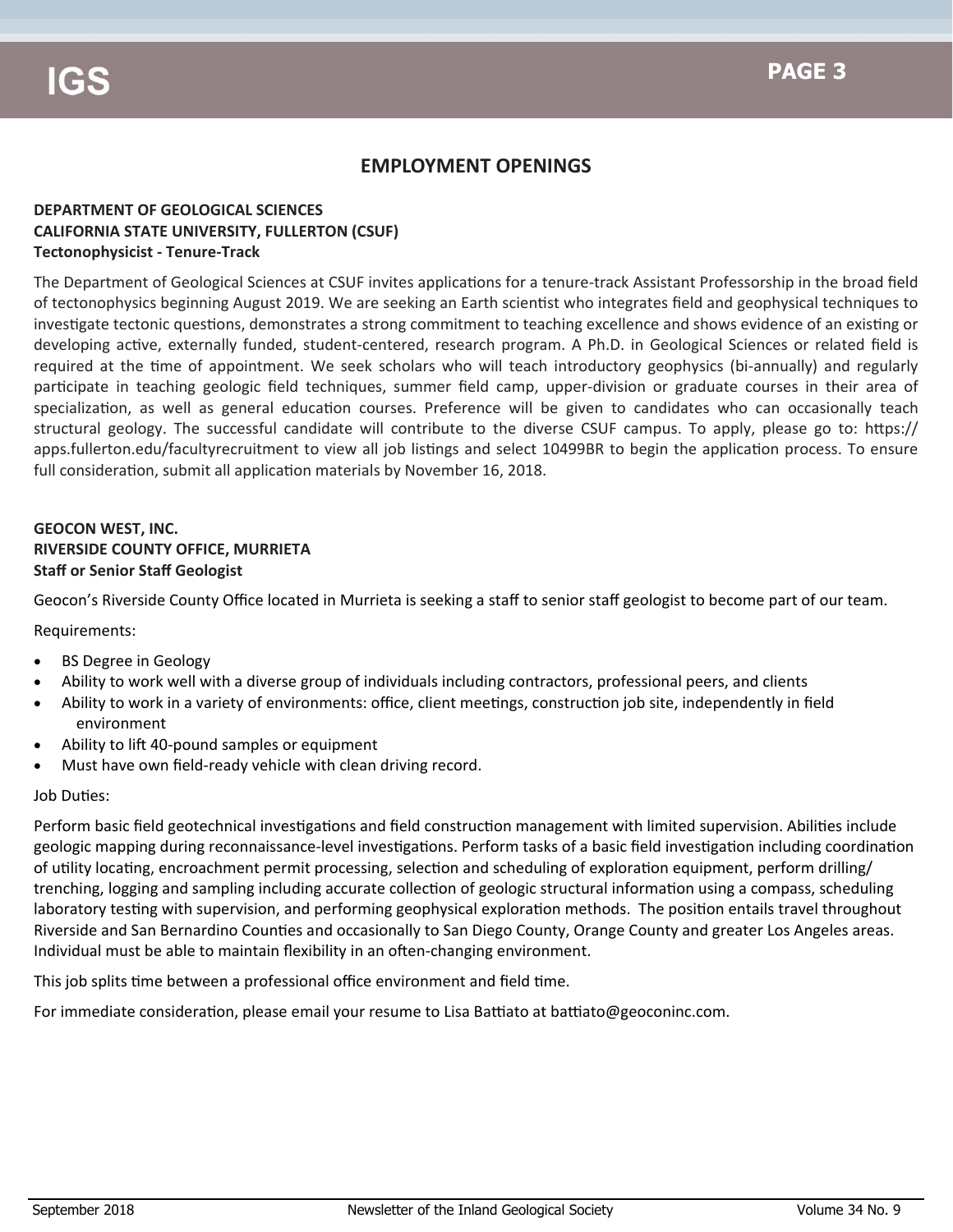# NOTICE OF CHANGE OF DINNER POLICY

For our monthly meetings, IGS typically orders meal quantities based on the number of responses made by the RSVP deadline published in the newsletter each month. Although we are always pleased to have as many people as possible in attendance, dinner may not be available to those who have not responded in time to be counted in the dinner order. *Beginning in October 2018, those who have not responded by the published deadline will not be served dinner at the monthly meetings until all those who have reserved a meal have received one.* Those who do not RSVP are still invited to attend for drinks, networking, announcements, and the dinner speaker free of charge. We appreciate your cooperation with this change in policy and encourage you to RSVP by the published date each month. We look forward to seeing you there!

### Visit the **Jurupa Mountains Discovery Center** 7621 Granite Hill Drive, Jurupa Valley, California 92509

951.685.5818



The Jurupa Mountains Discovery Center hosts the Ruth and Sam Kirkby Earth Science Museum, which houses a unique collection of exhibits including the Crestmore Quarry, fluorescent minerals, Indian artifacts, mining exhibits, petrified wood, sea shells, dinosaur exhibits, fossils, rocks and minerals, and many more.

The onsite Granite Hill Nursery stocks a large variety of cacti and succulents, and the gardens showcase mature and unique species over several acres. A collection of butterfly gardens is under construction as part of ongoing Eagle Scout Service Projects. The Center also provides hands-on educational kits for educators, houses a critter corner in the gift shop, and hosts themed toddler times on Friday afternoons.

The Center is always looking for volunteers to assist in the many on-going activities from light construction work to assisting with tours and programs. This is a worthwhile and fulfilling opportunity for scientifically-minded individuals of all ranks, from students through working professionals to retirees. This service will look great on your resume! Please contact Executive Director Wes Andree at 951/685-5818 ordirector@jmdc.org for further details.

*Visit the website at https://jmdc.org to learn more about the Jurupa Mountains Discovery Center!*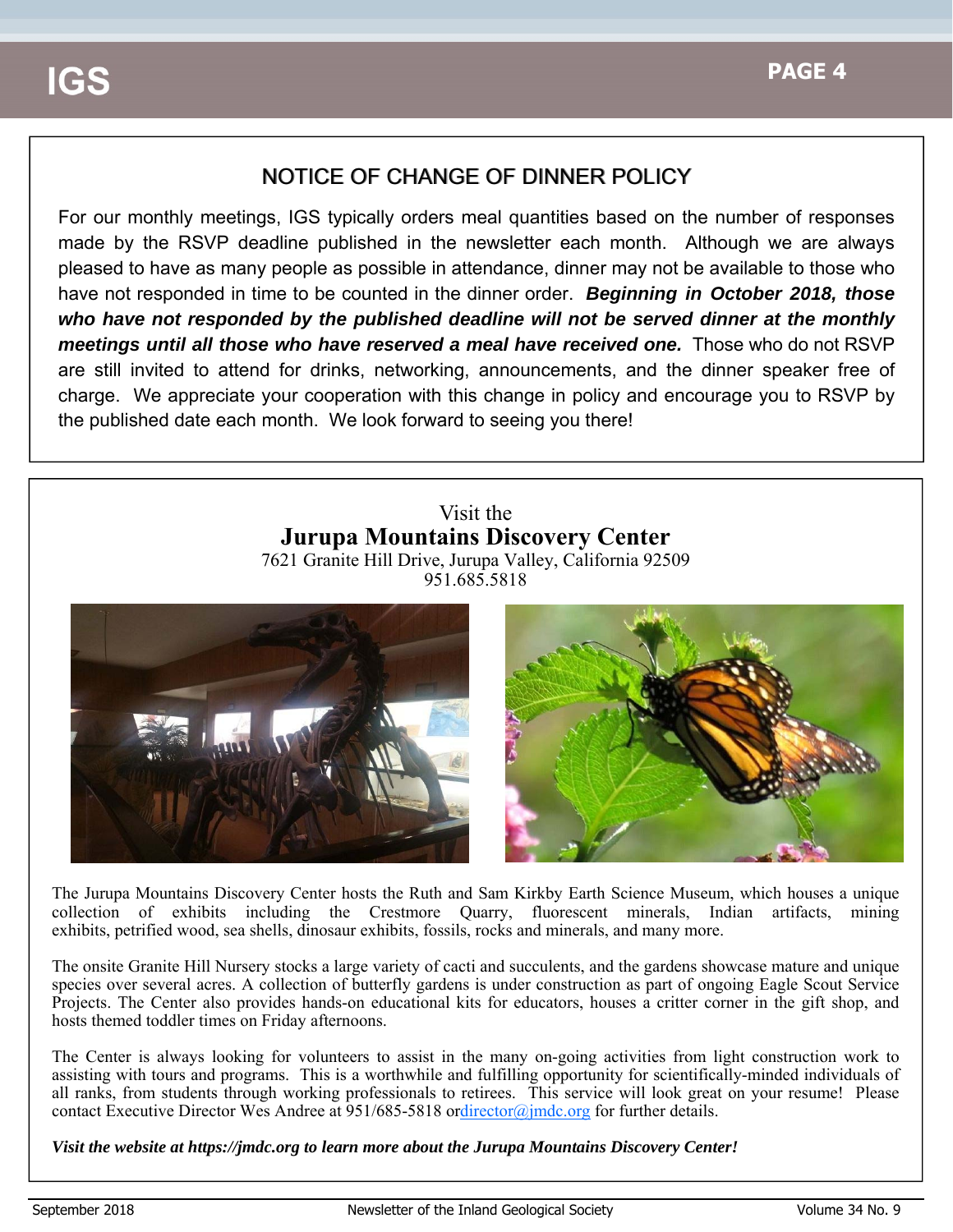# **Upcoming Meetings/Events**

### **Inland Geological Society**

The Inland Geological Society typically meets the first Wednesday or Thursday of each month. The October meeting has not been announced yet. For more information, visit our website at www.inlandgeo.org.

#### **South Coast Geological Society**



Monthly dinner meetings are typically the first Monday of each month. The September meeting has not been announced yet. For more information, visit the association website at

www.southcoastgeo.org.

#### **AEG—Southern California Chapter**



The AEG — Southern California Chapter typically meets the second Wednesday of each month at Victorio's Ristorante in North Hollywood. The September meeting has not been announced yet. For more information, visit the association website at

www.aegsc.org.

#### **AEG—Inland Empire Chapter**



The AEG — Inland Empire Chapter typically meets the third Wednesday of each month at Pinnacle Peak Steakhouse, 2533 S. La Cadena Drive, Colton. There will be no meeting in September. The next scheduled meeting will be held October 17th. For more

information, visit the association website at www.aegsc.org/chapters/inlandempire.

#### **Rock & Gem Shows—various locations**

Various rock and mineral shows will be held throughout southern California. To find one near you, visit www.rockngem.com, then select the Show Dates tab.

### **San Diego Association of Geologists**



Meetings are usually held the third Wednesday evening of each month. The September meeting has not been announced yet. For more information, visit the association website at www.sandiegogeologists.org.

#### **Los Angeles Basin Geological Society**



Monthly lunch meetings are typically the 4th Thursday of each month from 11:30 am to 1:00 pm at the Willow Street Conference Center, 4101 E. Willow Street, Long Beach. The September meeting has not been announced

yet. For more information, visit the association website at www.labgs.org.

# **IGS Has a Facebook Page!**

Check us out at https://www.facebook.com/ groups/994947540677585/.

Request to join and post comments online.

For additional assistance, contact Margaret Gooding at mgooding@roadrunner.com.